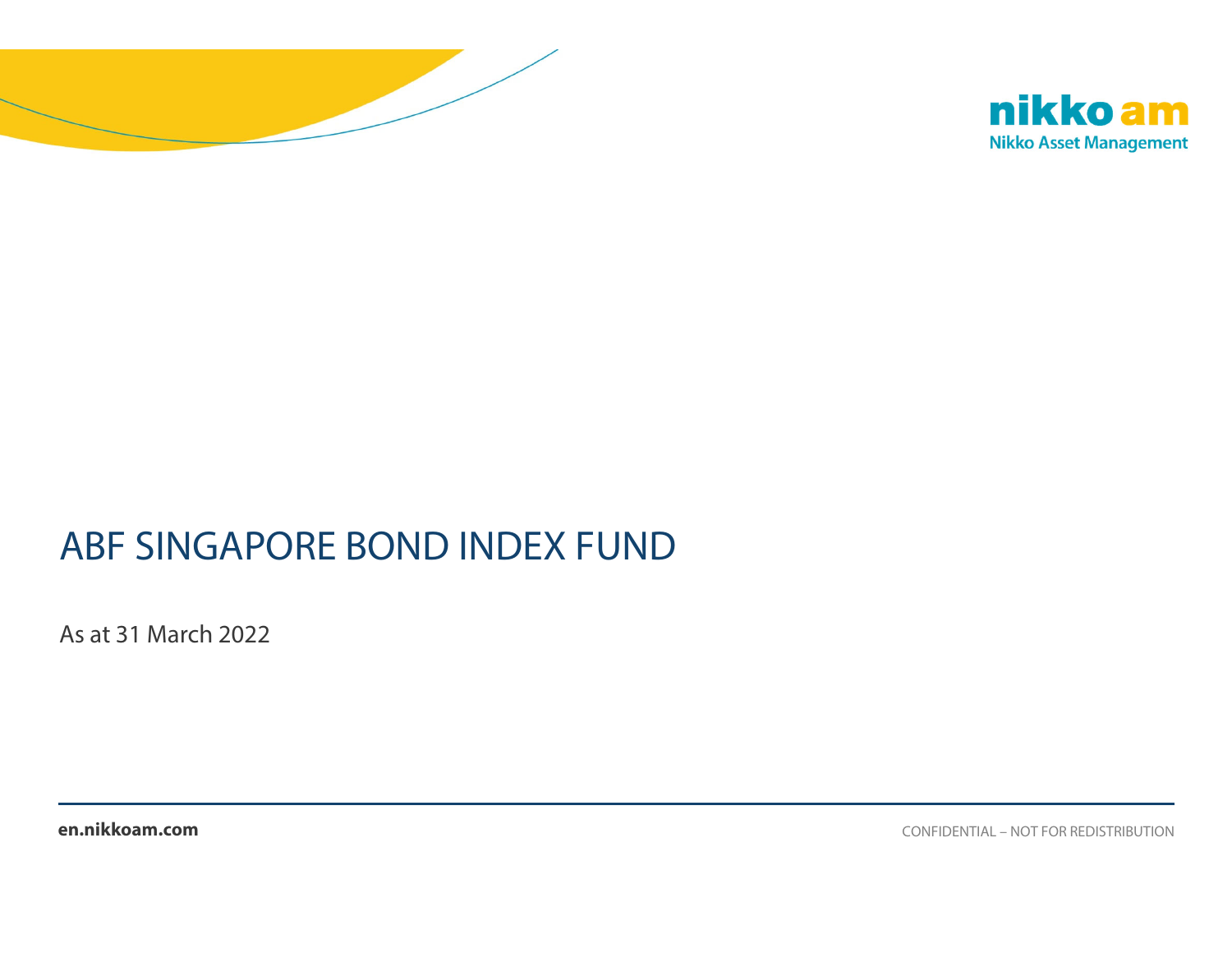**Gain access to one of the world's highestyielding AAA-rated government bonds**

#### Investment Objective

The investment objective of the Fund is to provide investors with investment returns that correspond closely to the total return of the **iBoxx ABF Singapore Bond Index** before fees and expenses.

### Fund Features

#### **Portfolio**:

AAA-rated Singapore government or quasisovereign bond securities **Inception Date:**  31 August 2005 **AUM:** SGD 996 mil (31 Mar 2022) **Base currency:** SGD **Others: Subscription of units** through Cash, SRS or CPFIS-OA1; Units are Excluded Investment Products. E.g. of bond issuers: Housing & Development Board, Temasek Financial I Ltd, and Land Transport Authority

### Product Features

#### **High Quality**

Primarily AAA-rated Singapore government/ governmentlinked bonds

#### **Steady Returns**

Potentially higher returns2 than SGD risk-free rate in medium to long-term

#### **Lower-risk Asset Class**

Historically performed well during periods of adverse market conditions

2

1The Fund is included under the CPFIS - Ordinary Account and is classified under the Low to Medium Risk – Narrowly Focused – Country – Singapore category. <sup>2</sup>Please note that the Fund is subject to risks, including but not limited to interest rate risk, market risk and liquidity risk. Please refer to the Fund prospectus for more information on risks of investing in the Fund. Source: Nikko AM Asia.

### nikko am

Confidential – Not For Redistribution. This material must be read in conjunction with the 'Important Information' statement on the last page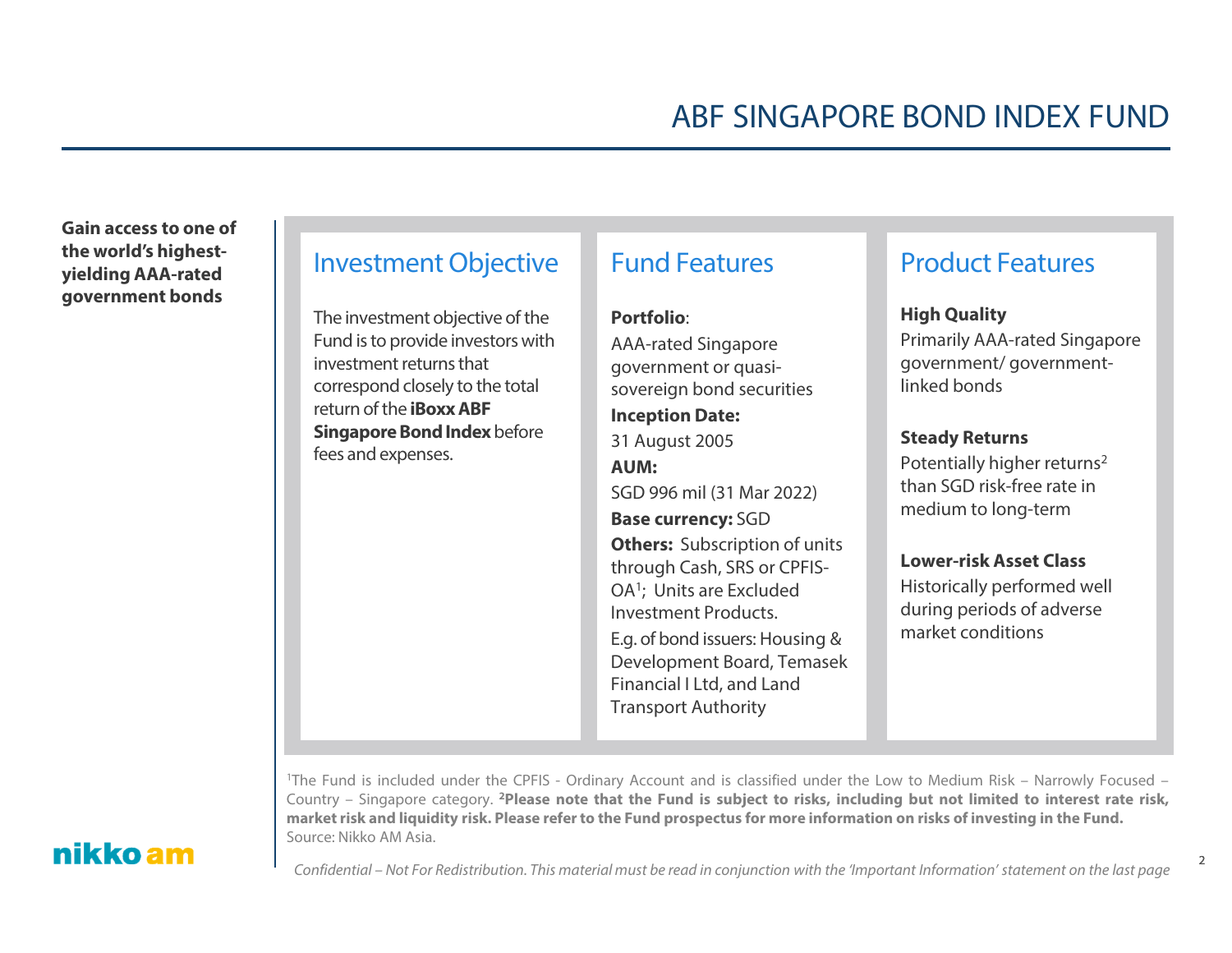3

**The Fund has a weighted average duration of 8.39 years, weighted average YTM of 2.63% and an average credit rating of AAA.**

|                                                          | <b>ABF Singapore Bond Index</b><br><b>Fund</b> | <b>iBoxx ABF Singapore Bond Index</b><br><b>Total Return</b> |
|----------------------------------------------------------|------------------------------------------------|--------------------------------------------------------------|
| Number of Bonds                                          | 49                                             | 36                                                           |
| Number of Issuers                                        | 5                                              | 6                                                            |
| <b>Total Size</b>                                        | SGD 995.8 mil                                  | SGD 142.2 bn                                                 |
| Average Credit Rating*                                   | <b>AAA</b>                                     | AAA                                                          |
| Weighted Average Yield to<br>Maturity <sup>1</sup> $(%)$ | 2.63                                           | 2.60                                                         |
| Weighted Average Duration <sup>2</sup><br>(Years)        | 8.39                                           | 8.41                                                         |

As at 31 March 2022\*Cash is included in the calculation of the average portfolio credit rating and is rated as AAA regardless of currencies held. The credit ratings of the underlying fixed income securities are determined by S&P or Moody's, and where official credit ratings are unavailable, Nikko AM Asia's internal credit ratings are used. <sup>1</sup>Weighted Average Yield to Maturity (%) is an average yield calculated by weighting each security presently held by the fund at time of calculation with capitalisation and duration. Yield to Maturity and Yield to Call measures are used in the calculation for non-callable and callable bonds respectively. The figure is for reference only and would vary from time to time due to market conditions and it does not represent the fund's distribution yield or actual rate of return. 2Weighted Average Duration (years) is an average duration weighted with capitalisation, and the figure is for reference only and would vary from time to time due to market conditions. The copyright and intellectual rights to the index displayed above are the sole property of the index provider. Source: Nikko AM Asia, Markit iBoxx.

### nikko am

Confidential – Not For Redistribution. This material must be read in conjunction with the 'Important Information' statement on the last page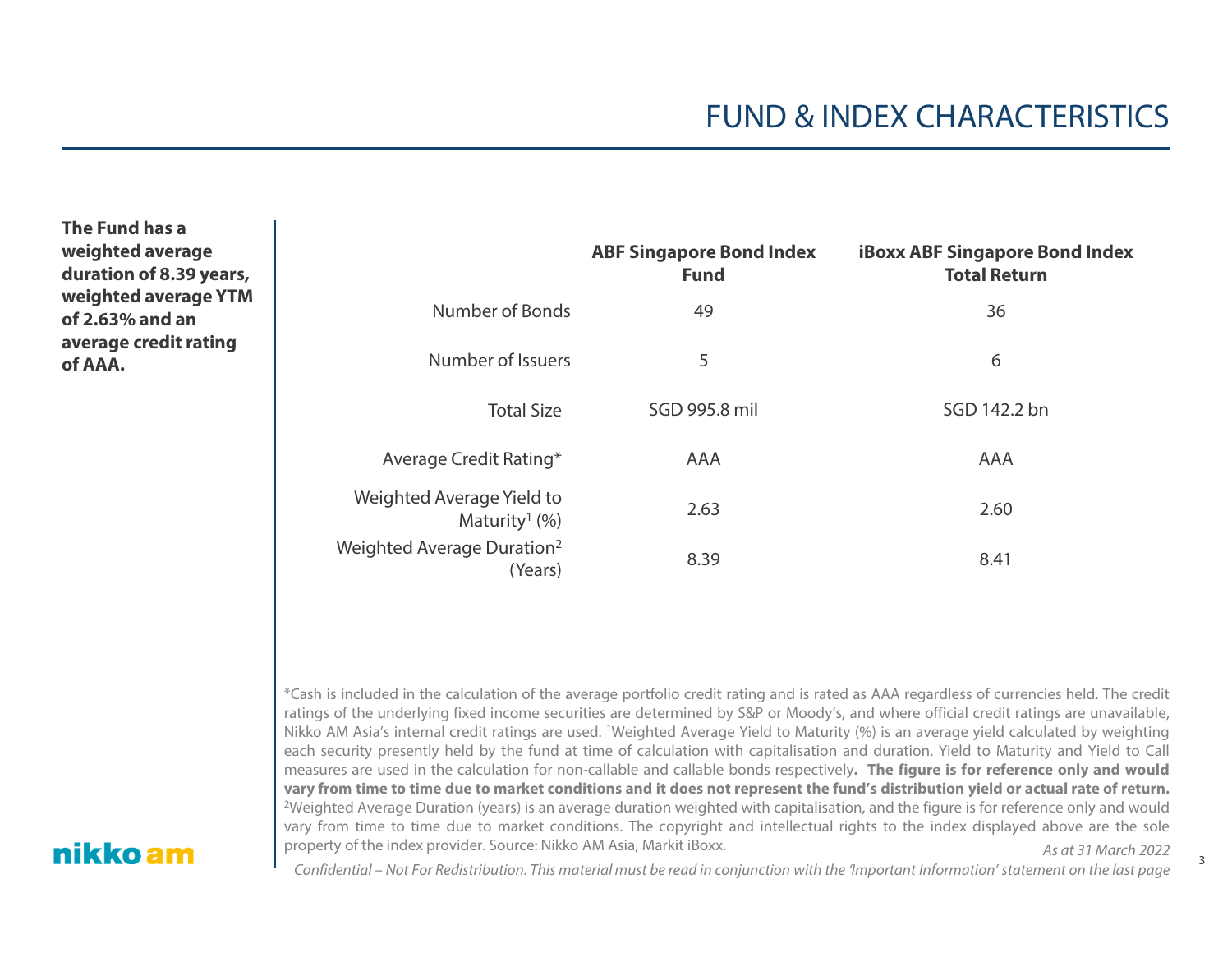**The Fund's largest sector and country exposure is Government bonds and Singapore respectively.**

**Non-Government includes subsovereigns such as agencies, governmentguaranteed, local governments and supranationals.**



Any references to particular sectors are for illustrative purposes only, it is not <sup>a</sup> recommendation in relation to any named sectors and no warranty or guarantee is provided. Past performance does not guarantee future returns. Numbers in the table may not sum to 100% as Cash and/ or Derivatives have been excluded. The sector breakdown is based on Markit iBoxx Level 2 classification. Non-Government includes sub-sovereigns such as agencies, government-guaranteed, local governments etc. The copyright and intellectual rights to the index displayed above are the sole property of the index provider. Source: Nikko AM Asia, Markit iBoxx.

#### nikko am

Confidential – Not For Redistribution. This material must be read in conjunction with the 'Important Information' statement on the last page

As at 31 March 20224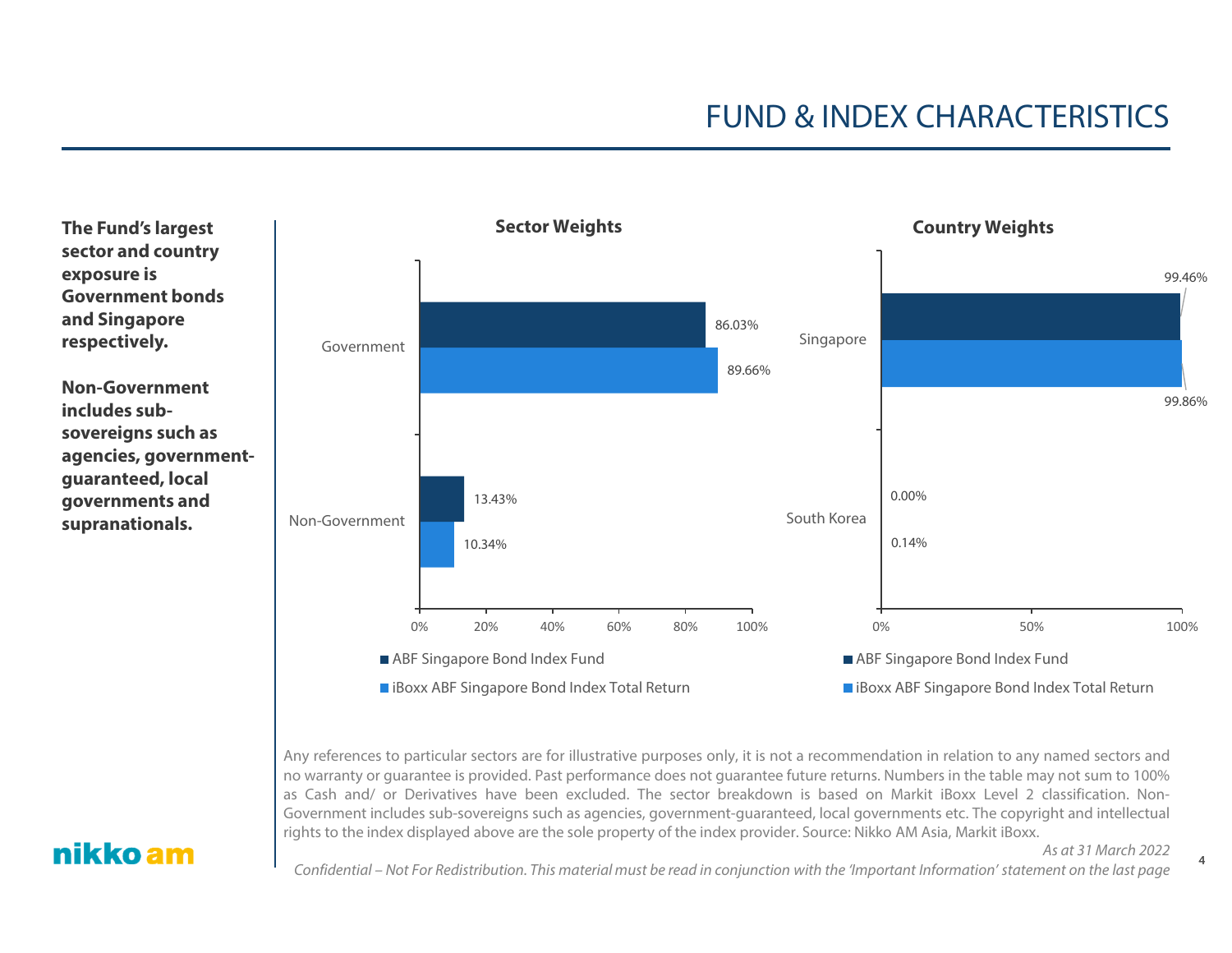



As at 31 March 2022 Past performance does not guarantee future returns. Weighted Average Duration (years) is an average duration weighted with capitalisation, and the figure is for reference only and would vary from time to time due to market conditions. Numbers in the table may not sum to 100% as Cash and/ or Derivatives have been excluded. The copyright and intellectual rights to the index displayed above are the sole property of the index provider. Source: Nikko AM Asia, Markit iBoxx.

### nikko am

Confidential – Not For Redistribution. This material must be read in conjunction with the 'Important Information' statement on the last page

5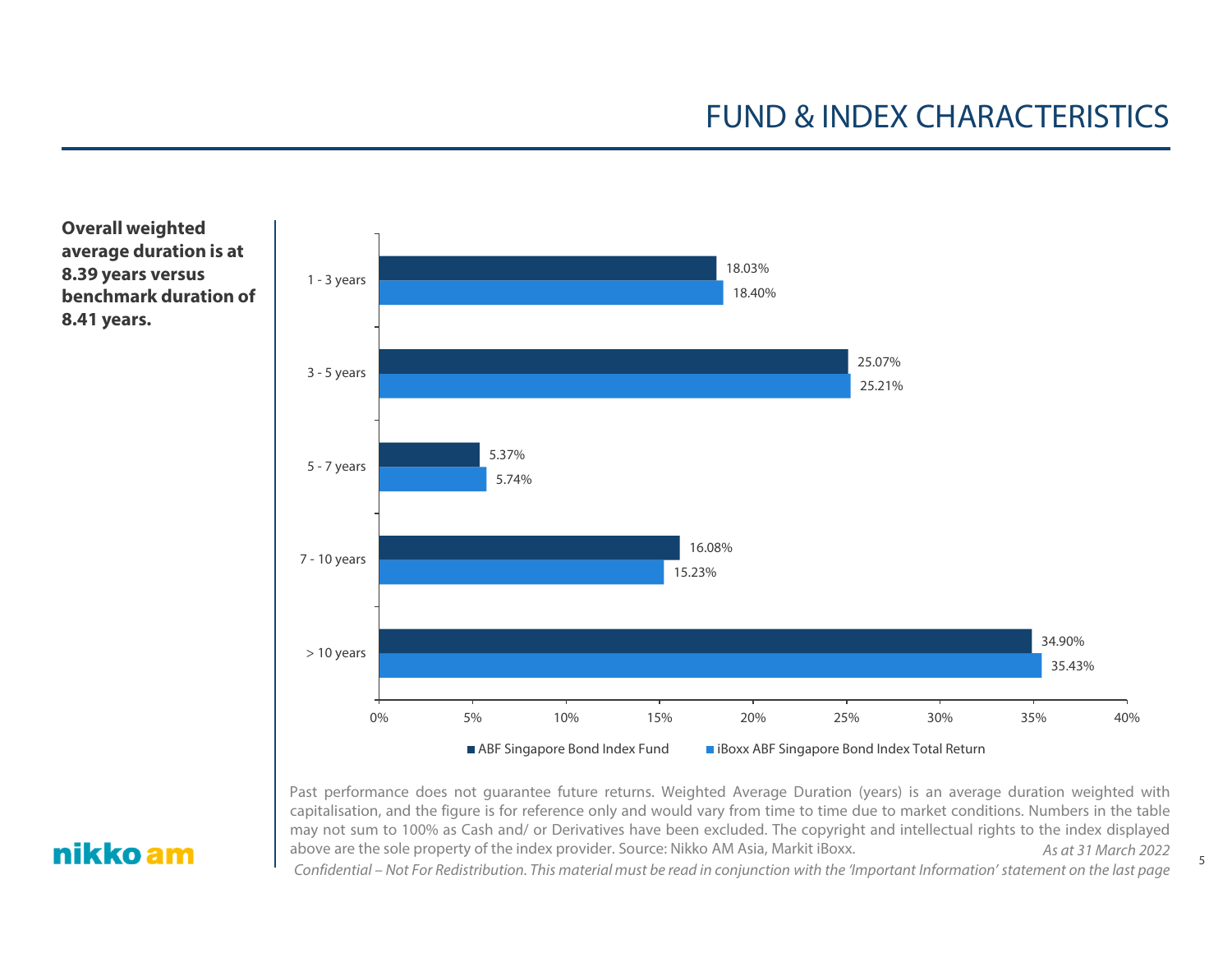# KEY PRODUCT FEATURES

| <b>ETF Name</b>                                  | <b>ABF Singapore Bond Index Fund</b>                  |
|--------------------------------------------------|-------------------------------------------------------|
| Inception date                                   | 31 August 2005                                        |
| <b>AUM</b>                                       | SGD 996 mil                                           |
| Fund Manager                                     | Nikko Asset Management Asia Limited                   |
| Trustee                                          | HSBC Institutional Trust Services (Singapore) Limited |
| Underlying Index                                 | iBoxx ABF Singapore Bond Index (Total return)         |
| <b>ETF Exposure</b>                              | <b>Primarily Singapore Government Bonds</b>           |
| <b>Replication Method</b>                        | Full replication                                      |
| Lot Size (units per lot)                         |                                                       |
| Distribution Frequency*                          | Annually, usually in January                          |
| <b>Bloomberg Ticker</b>                          | <b>SBIF SP Equity</b>                                 |
| Index Bloomberg Ticker                           | <b>ABTRSG Index</b>                                   |
| Exchange / Code                                  | <b>SGX/A35</b>                                        |
| <b>Management Fees</b>                           | $0.15%$ p.a.                                          |
| Total Expense Ratio (audited as at 30 June 2021) | $0.24\%$ p.a.                                         |
| 3-Year Annualised Tracking Error                 | 0.29%                                                 |
| CPF Investment Scheme ("CPFIS")                  | Yes                                                   |
| Supplementary Retirement Scheme ("SRS")          | Yes                                                   |
| Excluded Investment Product ("EIP")              | Yes                                                   |
| Regular Subscription Programme:                  | With DBS/POSB and Phillip Securities, Fundsupermart   |

\*Distributions are not guaranteed and are at the absolute discretion of the Manager. Distributions will only be paid to the extent that they are available for distribution pursuant to the Trust Deed and covered by income received from the underlying investments of the Fund. Please refer to Fund prospectus for further details. The annual dividend distribution frequency will be changed to semi-annual with effect from March 2021, and dividends are expected to be payable in the months of July and January thereafter.

### nikko am

Confidential – Not For Redistribution. This material must be read in conjunction with the 'Important Information' statement on the last page

6

As at 31 March 2022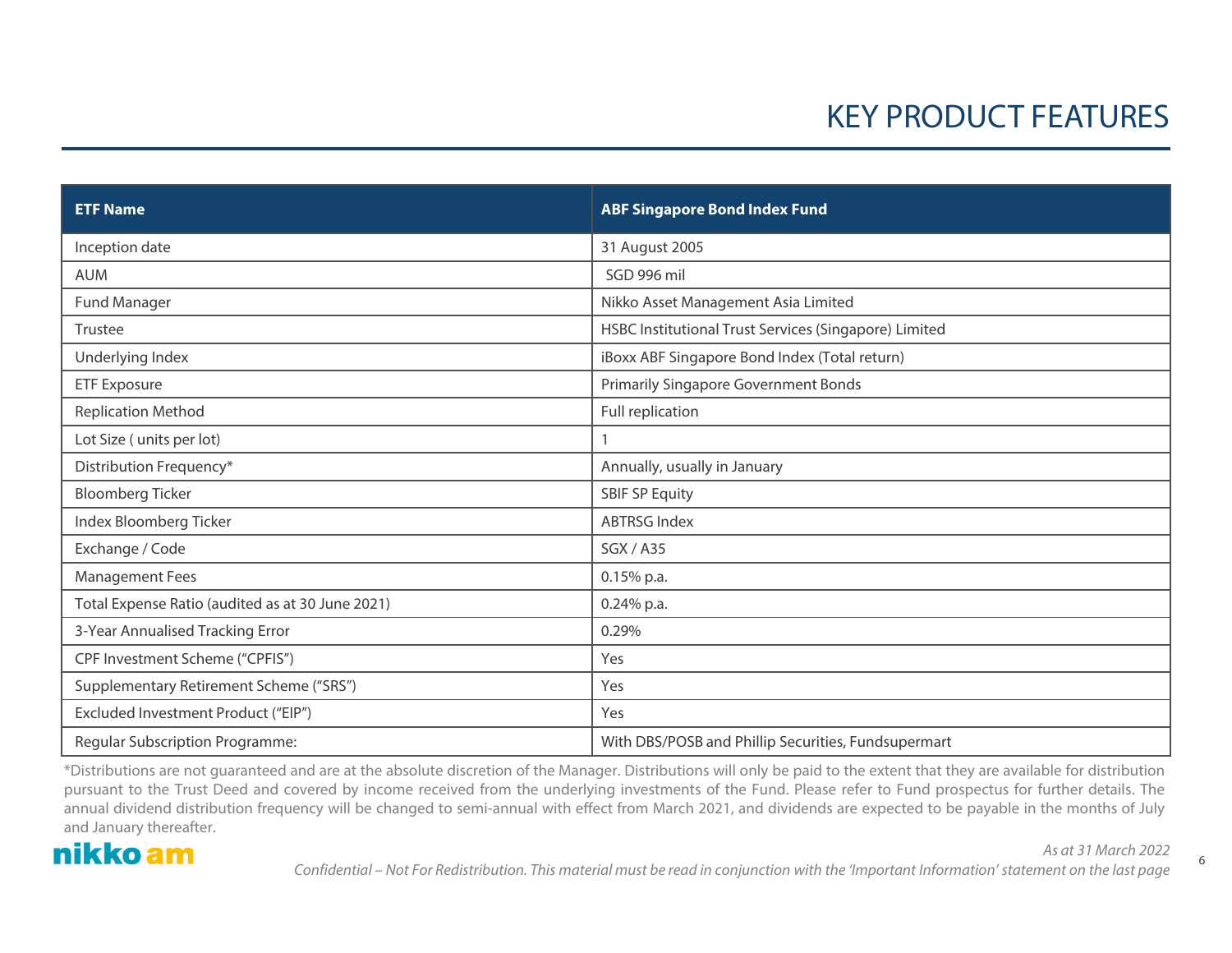7

| <b>Participating Dealers</b>              | - ABN AMRO Clearing Bank N.V., Singapore Branch<br>- CGS-CIMB Securities (Singapore) Pte Ltd<br>- DBS Vickers Securities (S) Pte Ltd<br>- Flow Traders Asia Pte Ltd<br>- Phillip Securities Pte Ltd<br>- OCBC Securities Pte Ltd | <b>Subscription and Redemption</b><br>Minimum 50,000 units (cash). Submission deadline 12.00 PM SG-Time (T-Day)<br>Minimum 20,000,000 units (in-kind). Submission deadline 5.30 PM SG-Time (T-<br>(2)<br>Day)                                                                                                      |
|-------------------------------------------|----------------------------------------------------------------------------------------------------------------------------------------------------------------------------------------------------------------------------------|--------------------------------------------------------------------------------------------------------------------------------------------------------------------------------------------------------------------------------------------------------------------------------------------------------------------|
| <b>Designated Market</b><br><b>Makers</b> | - Flow Traders Asia Pte Ltd<br>- Phillip Securities Pte Ltd                                                                                                                                                                      | <b>SGX Rulebook</b><br>The Designated Market Maker is obliged to provide a 2-way bid and offer quotes<br>with the following requirements:<br>(1) At least SGD 50,000 on both sides<br>Quotes are provided for 85% of the SGX trading hours<br>(2)<br>Bid and offer quotes are within a maximum spread of 2%<br>(3) |

nikko am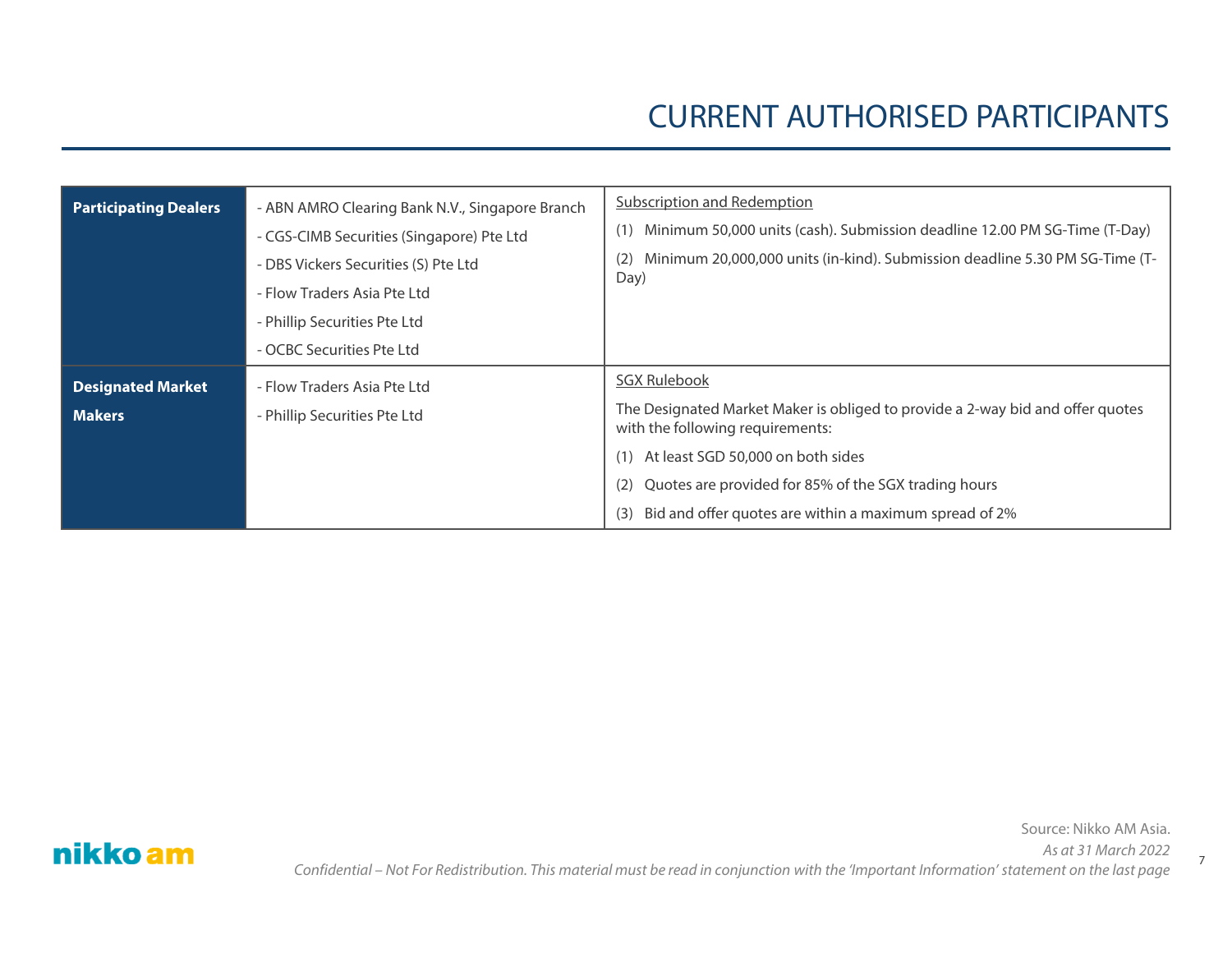# IMPORTANT INFORMATION

This document is purely for informational purposes only with no consideration given to the specific investment objective, financial situation and particular needs of any specific person. It should not be relied upon as financial advice. Any securities mentioned herein are for illustration purposes only and should not be construed as a recommendation for investment. **You should seek advice from a financial adviser before making any investment. In the event that you choose not to do so, you** should consider whether the investment selected is suitable for you. Investments in funds are not deposits in, obligations of, or quaranteed or insured by Nikko Asset Management Asia Limited ("Nikko AM Asia").

Past performance or any prediction, projection or forecast is not indicative of future performance. The Fund or any underlying fund may use or invest in financial derivative instruments. The value of units and income from them may fall or rise. Investments in the Fund are subject to investment risks, including the possible loss of principal amount invested. You should read the relevant prospectus (including the risk warnings) and product highlights sheet of the Fund, which are available and may be obtained from appointed distributors of Nikko AM Asia or our website (www.nikkoam.com.sg) before deciding whether to invest in the Fund.

The information contained herein may not be copied, reproduced or redistributed without the express consent of Nikko AM Asia. While reasonable care has been taken to ensure the accuracy of the information as at the date of publication, Nikko AM Asia does not give any warranty or representation, either express or implied, and expressly disclaims liability for any errors or omissions. Information may be subject to change without notice. Nikko AM Asia accepts no liability for any loss, indirect or consequential damages, arising from any use of or reliance on this document**.** This advertisement has not been reviewed by the Monetary Authority of Singapore.

The Central Provident Board ("CPF") interest rate for the Ordinary Account ("OA") is based on the 12-month fixed deposit and month-end savings rates of major local banks, subject to <sup>a</sup> minimum 2.5% interest per annum. The interest rate for Special, Medisave and Retirement Accounts ("SMRA") is pegged to the 12-month average yield of 10-year Singapore Government Securities plus 1% per annum. A 4% per annum floor rate will be maintained for interest earned on SMRA until 31 December 2020, after which a 2.5% per annum minimum rate will apply. An extra 1% per annum interest is paid on the first S\$60,000 of a member's combined balances, including up to S\$20,000 in the OA. The first S\$20,000 in the OA and the first S\$40,000 in the Special Account ("SA") cannot be invested under the CPF Investment Scheme ("CPFIS"). Investors should note that the applicable interest rates for each of the CPF accounts may be varied by the CPF Board from time to time.

The performance of the ETF's price on the Singapore Exchange Securities Trading Limited ("SGX-ST") may be different from the net asset value per unit of the ETF. The ETF may also be delisted from the SGX-ST. Transaction in units of the ETF will result in brokerage commissions. Listing of the units does not guarantee <sup>a</sup> liquid market for the units. Units of the ETF may be bought or sold throughout trading hours of the SGX-ST through any brokerage account. Investors should note that the ETF differs from a typical unit trust and units may only be created or redeemed directly by a participating dealer in large creation or redemption units. Investors may only redeem the units with Nikko AM Asia under certain specified conditions.

Nikko Asset Management Asia Limited. Registration Number 198202562H.